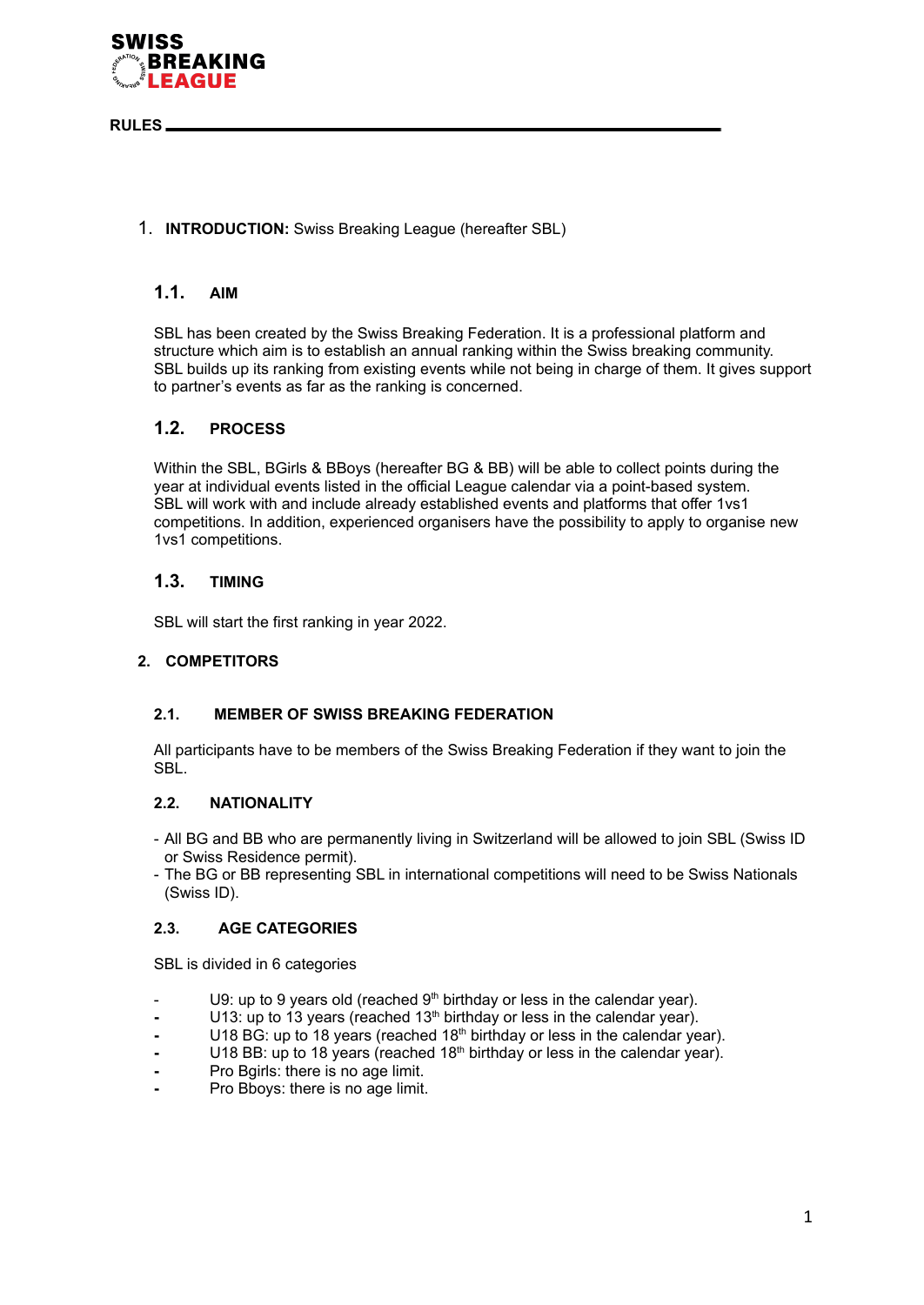## **2.4. SPECIAL REGULATIONS FOR BG AND BB UNDER 18**

- BG and BB under 18 who participate to an event which does not offer a competition in their age category can enter the next category available (ex: an 8 years old BB will be able to enter the U13 category if no U9 is offered, etc.).
- **-** BG and BB under 18 can enter two categories. The category related to their age (or the next available category as per 2.3.) and the Pro Bboys/Bgirls categories. To see the effect on the ranking, please refer to point 6.1.7 in the ranking chapter.

### **2.5. SPECIAL REGULATIONS FOR BG**

- In the case of an event offering a Pro Bgirls category, BG have to enter this category.
- **-** In the case of an event not offering a Pro Bgirls, BG will compete with the BB. To see the effect on the ranking, please refer to point 6.1.6 in the ranking chapter.

## **2.6. CONDUCT OF COMPETITORS**

All competitors must behave responsibly and with good sportsmanship, including but not limited to respecting other BG and BB, with no offensive or threatening behaviour whatsoever. All competitors must also be on time and there will be no smoking or alcohol consumption tolerated during the competition. Moreover, all BG or BB must be compliant with the rules set by the World Anti-Doping Agency (WADA), for any doubts refer to the WADA Prohibited List (www.wada- ama.org).

# **3. EVENTS**

### **3.1. PARTNER EVENTS**

### **3.1.1. CRITERIA**

SBL committee will study in details all the proposals sent to them by potential partner events in order to evaluate if they are eligible for entering the League. The selection criteria (based on former events) are including but not limited to the followings:

- Size and relevance
- Number of participants
- Punctuality of the events
- Organisation and categories matching to those of SBL
- Long-established event
- Notoriety (local, regional, national)
- International judges-panel
- Setup of the event

### **3.1.2. CATEGORIES**

The events approved by SBL will fall into one of three categories (according to the number of criteria met) following the scale applied also for the ranking.

- \* (Small) Event with a regional character.
- \*\* (Medium) Well established event on a national scale
- \*\*\* (Large) Well established event of an international scope

### **3.1.3. TIMING**

Applications of partner events will have to be announced at least 6 months before the event happens.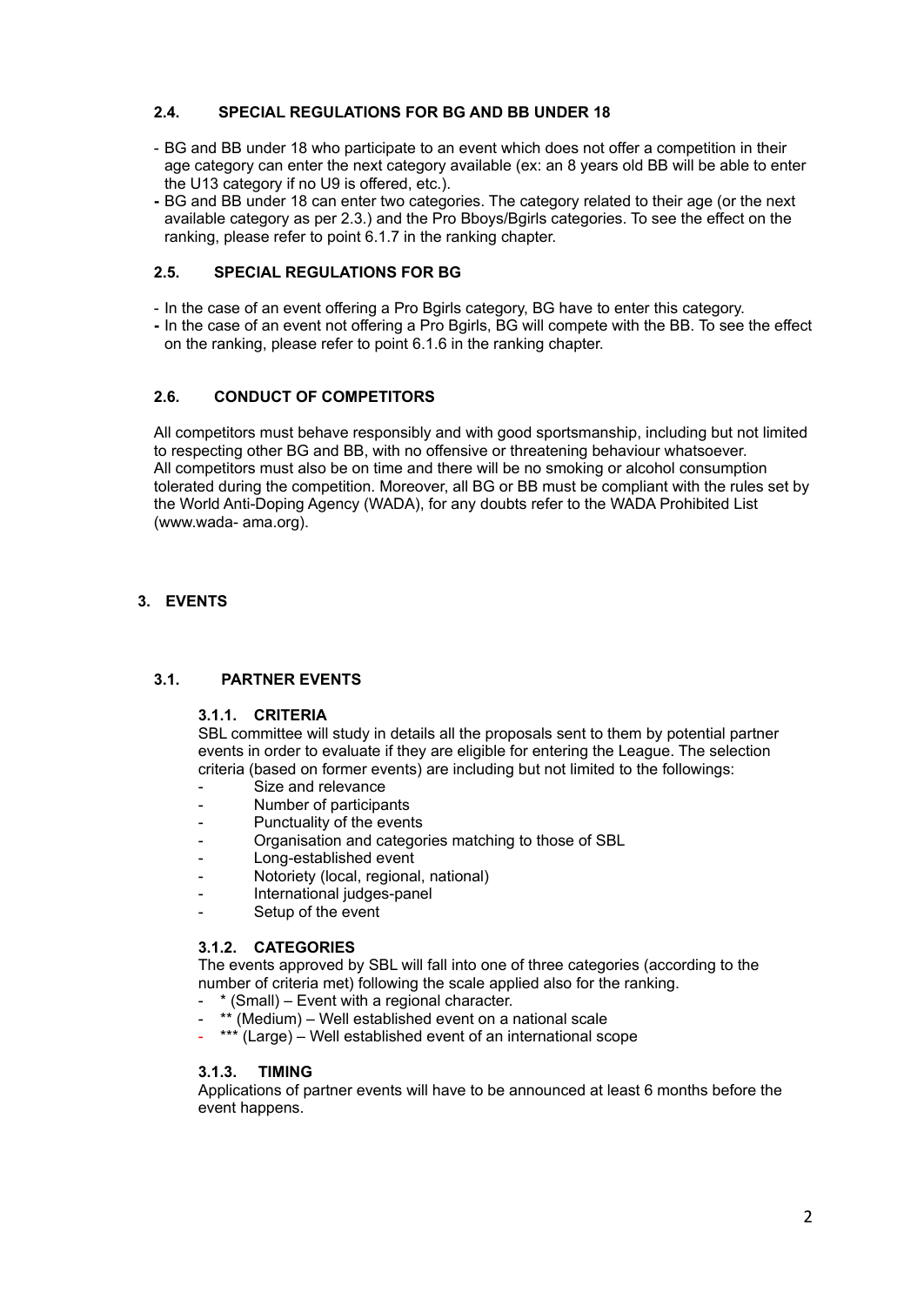# **3.1.4. OBLIGATIONS**

- Promoters and event organisations have to be member of the Swiss Breaking Federation.
- A clear planning and round down of the competitions have to be established
- Line up has to be communicated in advance (judge, DJ and Mc)
- SBL's logo should be placed on all the promotion visuals
- Promotional artwork such as flyers have to be validated by SBF before sharing
- Trophies or certificates have to include SBL logo
- Promoters and event organisations have to send an artwork 1225 x 450px (wide/ height), 1240 x 1754px (wide/ height) for promotion
- Promoters and event organisations have to use AND 8 system to sign in and confirm all the participants inscriptions

#### **3.1.5. FEES**

- 10.- for SBF per participant
- The promoter can add an additional fee but not higher than 40.- in total.

### **3.1.6. TECHNICAL DELEGATE (OR SUPERVISOR)**

One technical delegate (or supervisor) of the SBL will show to the partner promoters or organisations how the AND 8 system works and how it can be used also at their advantage to:

- Sign in
- Confirm the inscriptions
- Follow the battle and do the battle tree

#### **3.1.7. COMPLAINTS**

In case of the refusal of an application by SBL, the applicant can complain and request a re-evaluation before the General Assembly of the Swiss Breaking Federation who will deliver the final decision.

#### **4. COMPETITIONS**

#### **4.1. OBLIGATIONS**

Promoters of all approved events have to comply with the general requirements to ensure that the breaking competition will run smoothly and the participating BG and BB can perform at the highest level. If any of the requirements written down can't be fulfilled, SBL must be informed before the event takes place to evaluate the situation and adapt to the diverging conditions.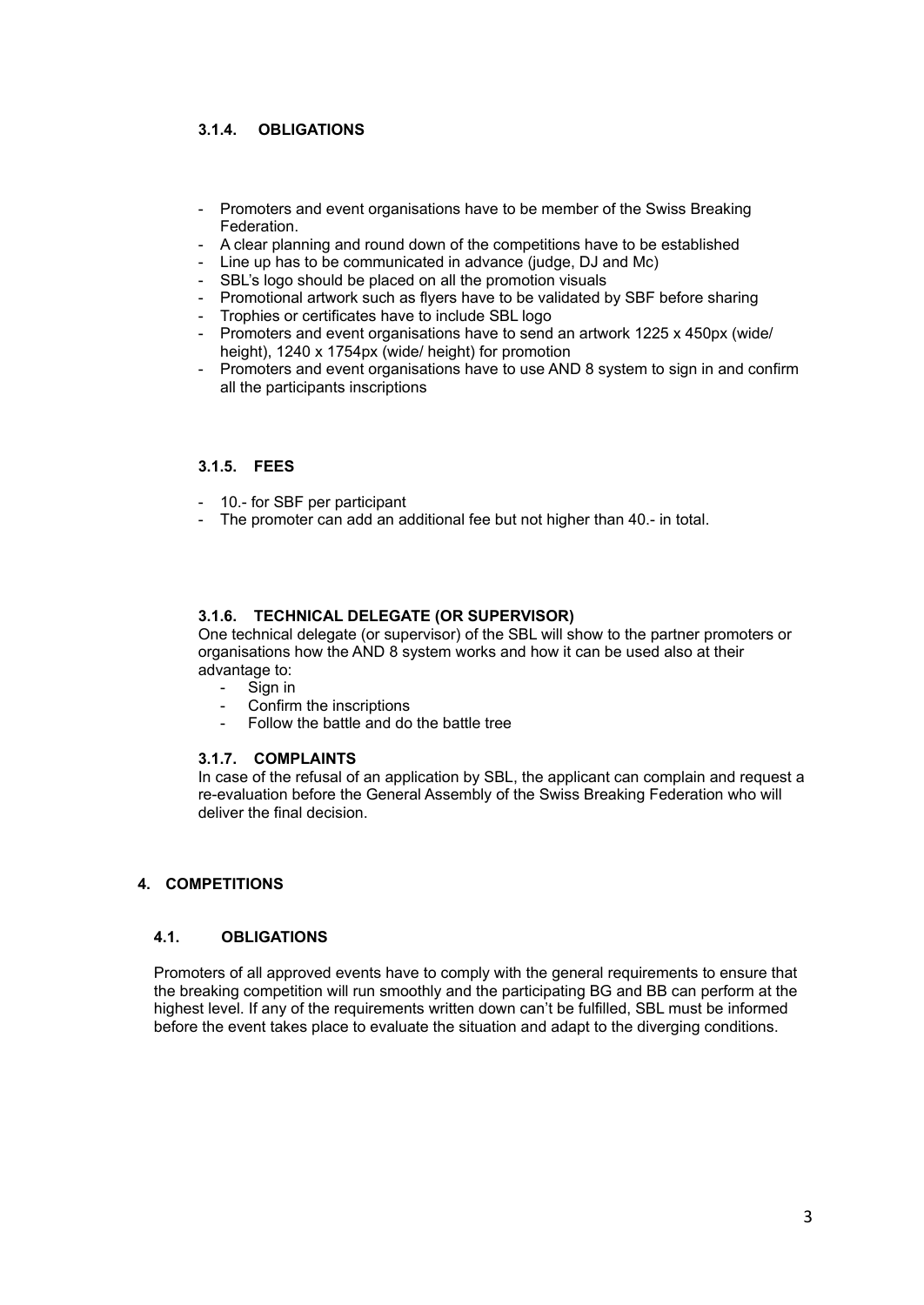# **4.2. FORMAT**

- All battles are based on a 1vs1 knock-out Battle System after the qualifications.
- The qualifications consist of a pre-selection to determine the top 16 or the top 8 who will be participating to the final phases (1vs1 knock out Battle system).
- The competition consists of battles between two BG or BB.
- Each battle consists of a fixed number of rounds with each of the rounds following the same sequence: BG or BB performs a set first, and then the other BG or BB responds with a set. Those two sets comprise a round within a battle.

# **4.3. QUALIFICATIONS**

- The qualifications can be executed either in a showcase, cypher mode or a battle format.
- Judges will select 16 dancers out of all participants. A selection will be established but no winners will be elected directly after each battle.
- In the case of a category having less than 16 inscriptions, judges will pick the top 8 instead.
- U9, U11, U13 and Bgirls battle can pick top 8 even if there is more then 16 BB/BG.

## **4.4. FINAL ROUNDS**

- The 16 or 8 BG or BB selected in the qualifications will proceed to the top 16 or top 8 rounds. - Number of rounds by events until the final:
	- o One star and 2 stars events: minimum one round until the final. Minimum two rounds for the final. One for U9 and U13.
	- o 3 stars event: minimum one round top 16. Minimum two rounds from top 8. For the final, adults' category minimum three rounds

# **4.5. JUDGES**

- The battles will be judged by a minimum of three judges
	- o \* international judges are not required.
	- o \*\* minimum of 2 international judges (only for Pro categories).
	- o \*\*\* 3 to 5 judges on the judges' panel with a majority of international judges (only for Pro categories).
- A BG and BB that is part of the year ranking cannot be appointed as a judge within his own category.
- A BG and BB that is part of the same family as a competitor cannot be appointed as a judge.
- Each judge shall perform an analysis of the BG and BB who are battling, comparing their performance versus their opponents.
- The composition of the judging panel must be consistent within a category throughout all rounds of the competition.
- Each judge shall judge every round based on the following criteria:
	- o Physical quality (technique and variety)
	- o Interpretative quality (performativity and musicality)
	- o Artistic quality (creativity and personality)
- Judges are under no obligation to justify their votes to the competitors.
- During a competition or in the intervals between competition rounds, a judge may not discuss
- any competitor's performance with the competitor or any other competitor, or any spectator.
- The judge should not be influenced by external factors including comments by the audience or MC.

# **4.6. MUSIC**

- Music will be performed by one or more DJS set and a mixer connected to a sound system and/ or a live band.
- The battle starts when the DJ and/ or live band initiates the music.
- During a battle, the DJ and/or live band plays the applicable music for the contestants' performances.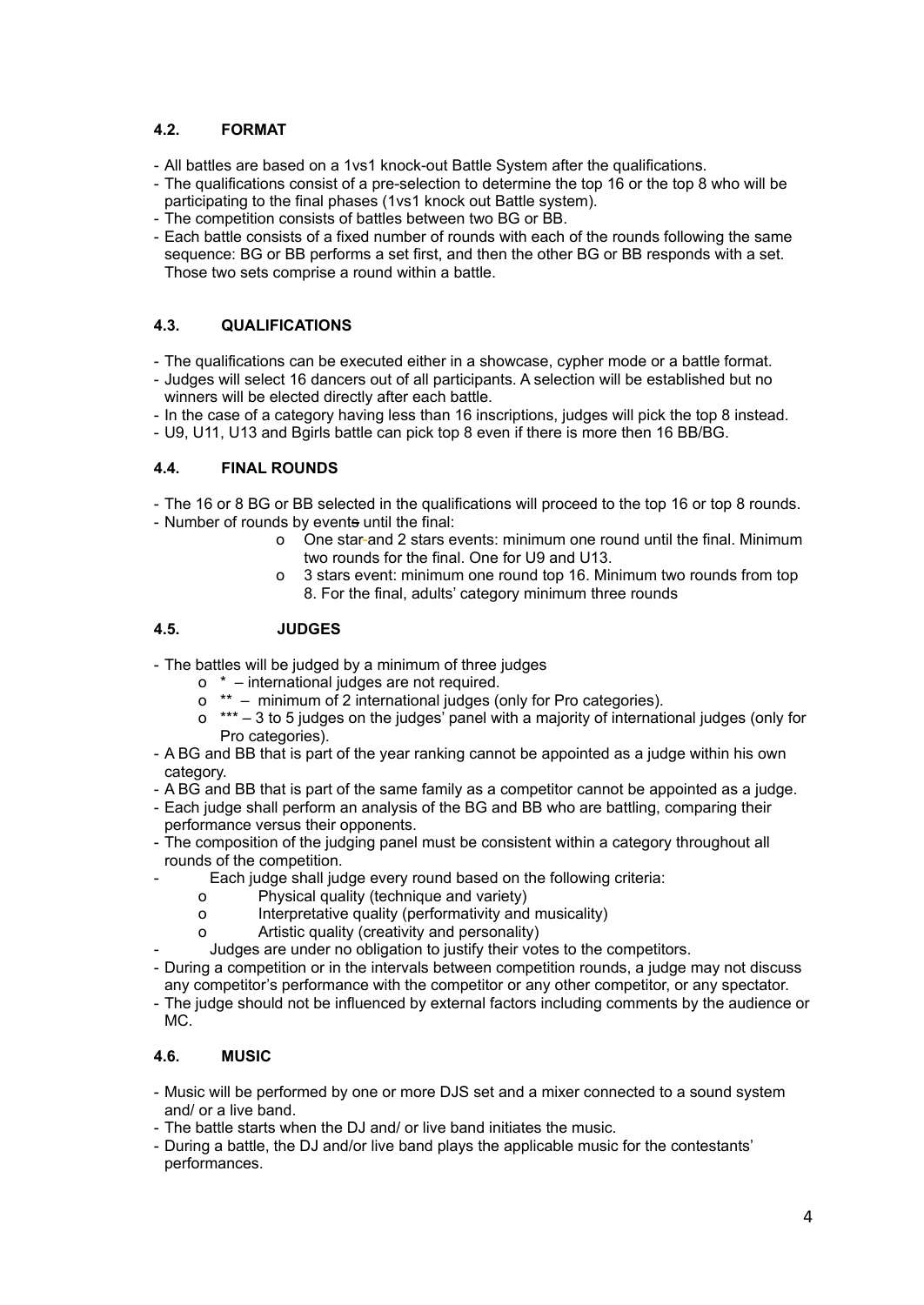- It is the responsibility of the DJ and/or live band to play appropriate break tracks for the battles.

## **4.7. MC**

- The Battles will be hosted by a MC with a microphone connected to a sound system.
- The MC is the Master of Ceremonies, communicating with everyone involved.
- The MC introduces the judges, the DJ and/or live band and the BG and BB.
- The MC calls the BG and BB onto stage and instructs them to their assigned starting positions.
- The MC makes sure that the BG or BB who is performing stays in his or her assigned area.
- The MC should engage with the audience in an appropriate manner.

### **4.8. FLOOR**

- The floor must be appropriate for BG and BB.
- It should be flat and smooth (ex. Parquet, linoleum).
- The size will be minimum 4m x 4m.

### **4.9. LIGHTS**

- For the competitors' safety, stage lighting must cover the full stage (no dark corners).
- Preferable luminous colours should be white.
- The lighting should not be changed during the competition.
- No strobe-scope, moving lights or other irritating lighting should be used.

### **4.10. DISQUALIFICATION**

Battles are to be contested without any physical contact on the part of the opponents; any physical altercations, racial, extremely violent or extremely sexual gestures/acts shall lead to warnings and potentially to disqualification by the judges, depending on the nature of the altercation. The disqualification of any of the BG or BB will happen if a majority of judges are in agreement.

### **5. VIOLATIONS OF RULES & REGULATIONS**

The Swiss Breaking Federation committee will rule on any violations of the rules and regulations. The penalties will depend on the gravity of the case. The decision can be appealed in front of the General Assembly of the Swiss Breaking Federation.

### **6. RANKINGS**

### **6.1. COMPETITORS RANKING**

The ranking is established from May to April the next year.

### **6.1.1. NUMBER OF RANKINGS**

There will be 6 rankings:

- U9
- **-** U13
- **-** U18 Bgirl
- **-** U18 Bboy
- **-** Pro Bgirl
- **-** Pro Bboy

### **6.1.2. PARTICIPATION POINT FOR NON-QUALIFIED BG AND BB**

2 credit points will be awarded, per event, to each participant who does not reach the final rounds (top 16 or top 8)